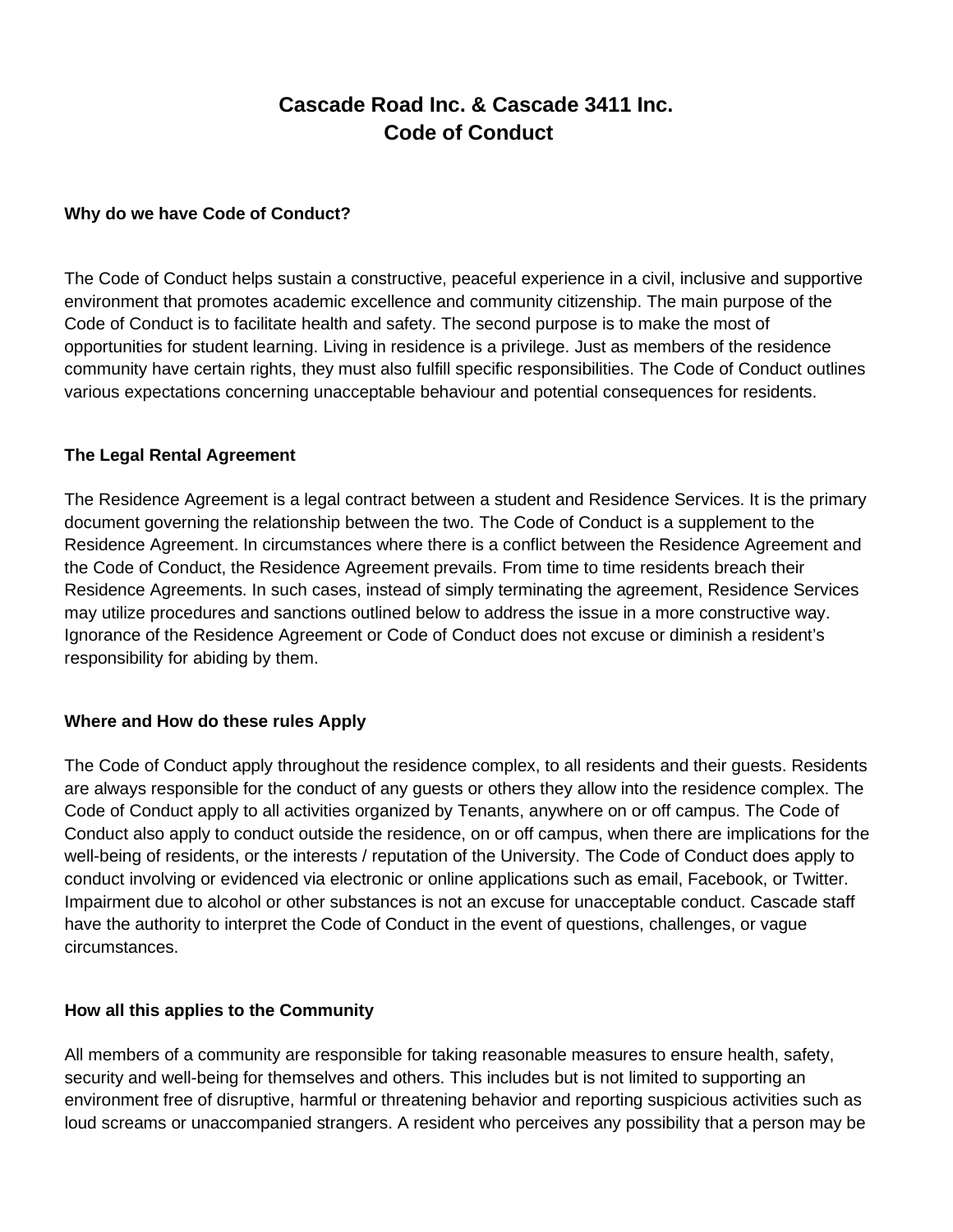in danger or pose some risk should immediately contact City of Calgary Police Services. It is important to quickly respond to critical situations. Nobody should downplay perceived danger or risk. It is better to report a danger or risk and find that everything is alright than to assume everything is alright and regret it later. All members of the residence community have the right and responsibility to report Code of Conduct violations to a Community Advisor.

#### **How does UniHouse make decisions?**

Decisions are based on reasonable degree of probability. When there are competing explanations, the one which is more probable than any other alternative informs the decision. This is quite different than the approach typically called "beyond a reasonable doubt" which is never required in Code of Conduct proceedings. In situations where one person's intent was different than another person's reasonable perception, for example when certain jokes are perceived as threats, the impacted person may be given extra consideration.

### **You should expect Privacy and Confidentiality**

All student conduct proceedings, including documentation, are confidential within UniHouse. Staff will not share information with other students, parents or guardians. Staff will only share Information with other staff when necessary. All Community Advisor must strictly respect confidentiality, even when they are no longer Community Advisor. This includes but is not limited to refraining from sharing information with each other and proactively addressing any gossip.

When there is reasonable cause to do so, a case or situation may be referred to other City of Calgary Police Services. Steps taken and/or sanctions applied by Calgary Police Services are independent of steps taken and/or sanctions applied by UniHouse. In rare circumstances, for example, if a Community Advisor or other staff-person receives information suggesting that a person is suffering from abuse, that information must be shared.

### **As a Resident of UniHouse, what Rights should you expect?**

Residents have the right to the following, within reasonable limits: privacy in their rooms, study and sleep in their rooms without undue noise or interference from others, a clean environment, security of their personal property and personal information, access to their rooms and facilities without pressure from others, consideration of concerns, cooperation in sharing common areas, an atmosphere free from intimidating, harmful or prejudicial conduct, an atmosphere wherein personal dignity is not undermined through demeaning words or actions

Residents are responsible for observing that all other residents enjoy the same rights outlined above.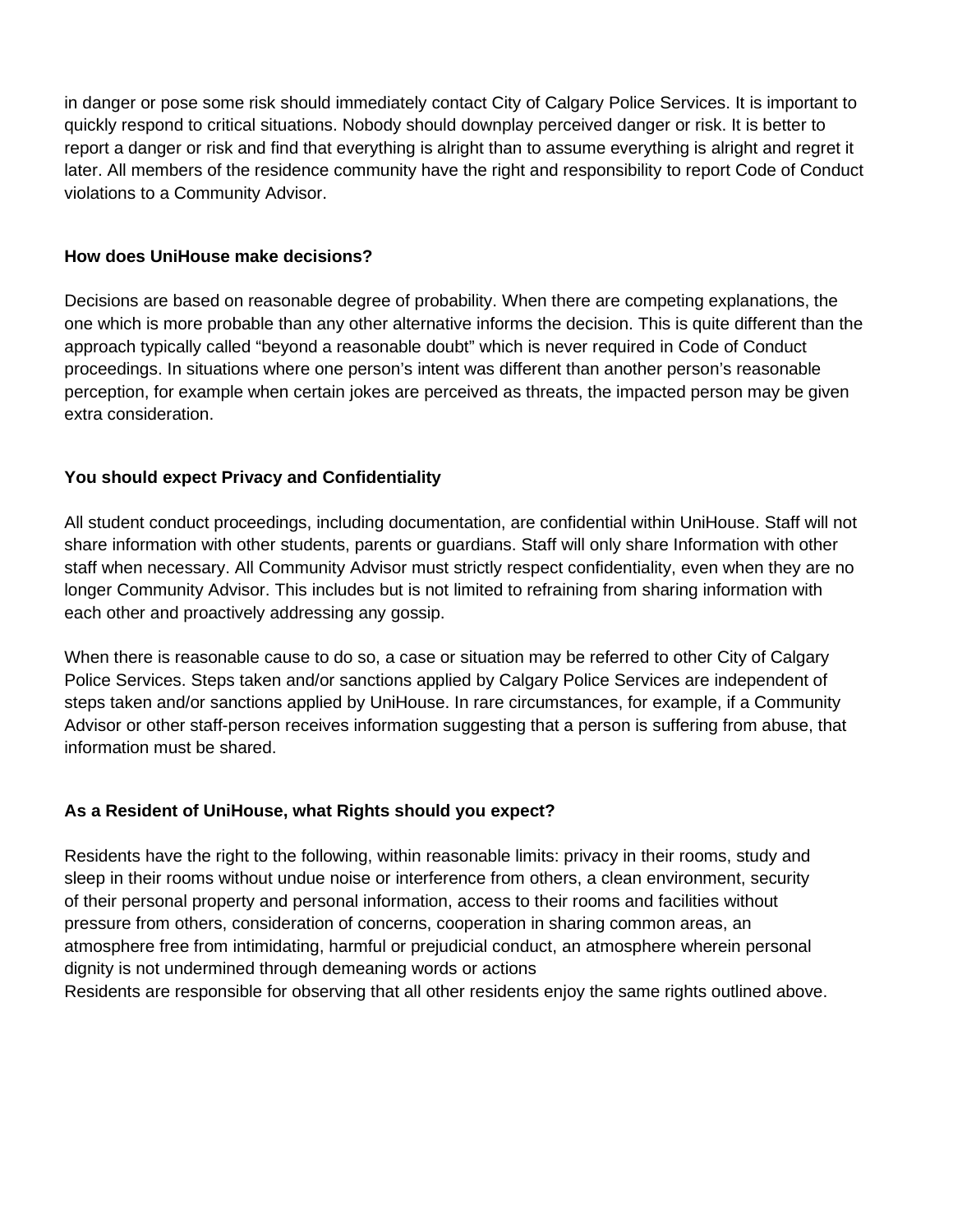# **CODE OF CONDUCT REQUIREMENTS**

#### **Harassment**

It is prohibited to harass others. Harassment includes any attention, contact or conduct by a person who knows, or should know, that the attention, contact or conduct is unwelcome. For example, sexual harassment includes any attention, contact or conduct of a sexual nature, made by a person who knows, or should know, that it is unwelcome.

There are many forms of harassment. It can be directed at individuals or groups. It can be subtle or explicit. It can be physical or verbal. It can include words or images. It can be conveyed in person, in writing, via electronic means or in other ways.

#### **Alcohol**

As a reminder, it is illegal and therefore prohibited to be intoxicated in public. While UniHouse is not a public space, it is a shared space, and as such, comes with certain expectations. The UniHouse environment is built around the belief that we have highly motivated, high achieving individuals. It is understood that most people will drink alcohol from time to time.

- It is prohibited to promote or participate in rapid or excessive consumption of alcohol. Canada's Low- Risk Drinking Guidelines may be used to assess what should be considered rapid or excessive.
- As a reminder, it is illegal and therefore prohibited for people under the age of 18 to possess or consume alcohol and to supply alcohol to those under the age of 18.
- The promotion or participation in drinking games involving alcohol is seriously discouraged. Drinking games include, but are not limited to, any variation of beer-pong, funneling, shotgunning or floor- crawls. Community Advisors have discretion to determine whether other activities should be considered drinking games.

### **Civility**

- Residents are expected to interact with others in a manner that demonstrates consideration, courtesy and dignity.
- It is prohibited to promote or demonstrate behaviour that can reasonably be construed as abusive, coercive, derogatory, disorderly, harmful, malicious, obscene, prejudicial or threatening. This applies to all forms of behaviour.
- Assault or bullying in any form is prohibited.
- Activity that unreasonably harms or has the potential to harm the reputation of any person is prohibited.

### **Health and Safety**

• It is prohibited to endanger the health or safety of any person, including one's self, whether through action or negligence. This includes situations wherein a person was unknowingly endangered, but the danger should reasonably have been recognized.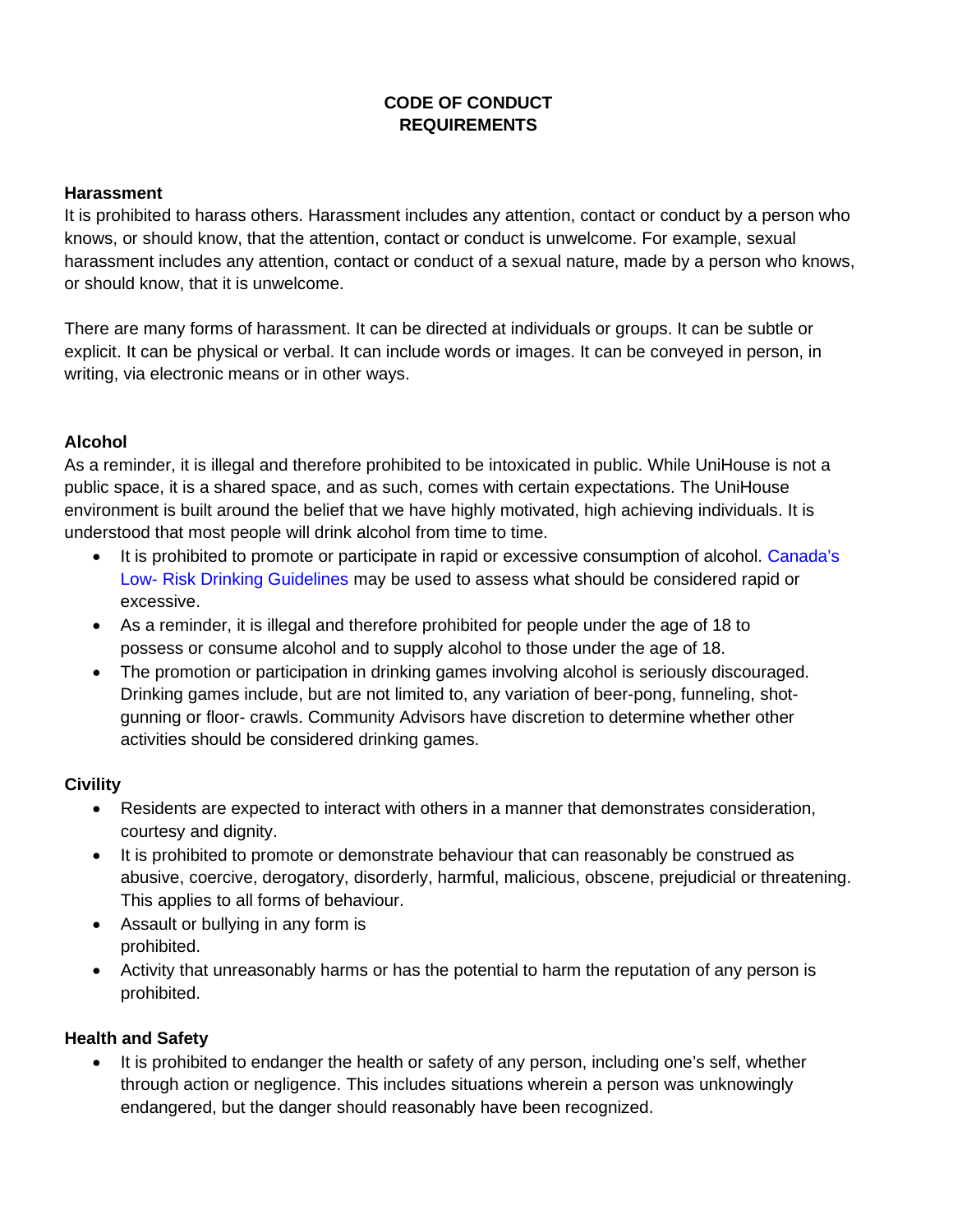- Residents must take reasonable steps to ensure an acceptable level of personal cleanliness and general hygiene.
- Residents afflicted with a communicable disease must take reasonable steps to ensure the safety of others.
- Residents must abide by any health or safety directions issued by staff.
- It is prohibited to use or threaten to use any item as a weapon, regardless of whether it is typically considered a weapon.

# **Common Areas**

- Vomit, bodily fluids or excrement in a common area must be fully cleaned in a timely fashion by the person responsible for it. Any related damage shall also be that person's responsibility.
- It is prohibited to promote or participate in sexual activity or indecent exposure, including flashing, in a common area or within view of a common area.
- It is prohibited to pass out or sleep in a common area.
- It is prohibited to litter, whether indoors or outdoors.

### **Kitchen Areas**

- The use the kitchen area, and all its' appliances, should be done so in a responsible and caring manner. Treat them as if you have to pay for their repair.
- People should take care of their own food, and the mess they create, at the time they store and prepare their food. Wipe up after yourself and put your dishes in the dishwasher.
- The fridge, stove, microwave, and dishwasher should be cleaned and cared for every time they are used. If your food boils over when cooking, clean the appliance immediately.
- All House Guests contribute to the handling and removal of the garbage, recycling, and composting. Please ensure all bags are properly tied shut and placed in the appropriate City of Calgary bin.

### •

# **Laundry Area**

- House Guests are assigned a cabinet for the storage of their laundry supplies. Please only use your own supplies; do not use other Guests supplies
- Clean the machines after their use. Specifically, wipe down the inside of the washing machine and clean the dryer lint trap after every use.
- If you use the Laundry work counter, ensure it is left in a clean state for the other House Guests.

# **Wall Hangings**

- Paper wall hangings should be held up with 'Blue Sticky' pads; do not use pins, nails or thumbtacks to hang posters or paper.
- Large wall hangings with proper heavy frames should be held up with Picture Hooks. Nails should not be nailed directly into the walls.

# **Windows**

- It is prohibited to unfasten or remove window screens or to drop or throw items from windows.
- It is prohibited to enter or exit any building through a window, except during a genuine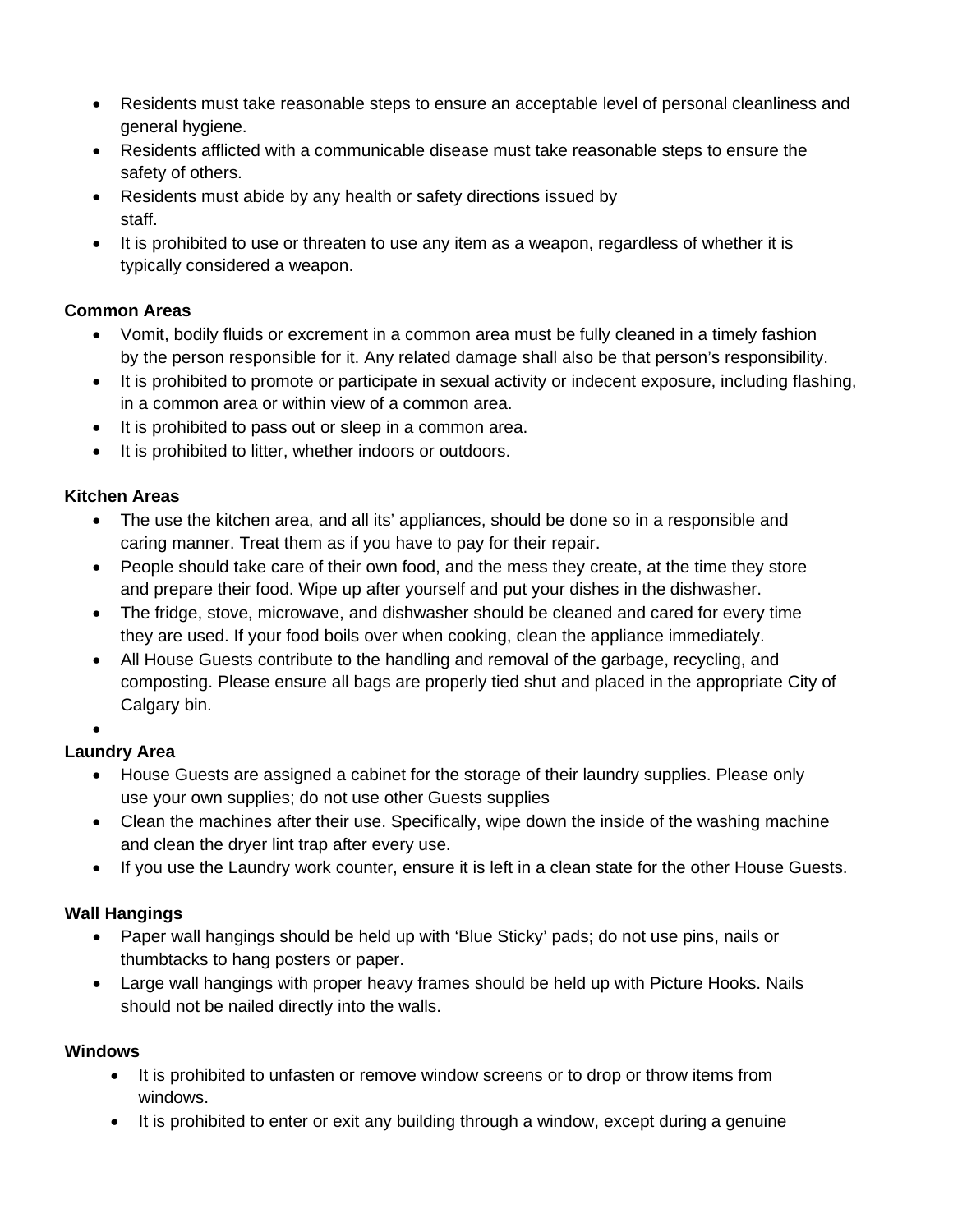emergency.

- It is prohibited to publish or display anything on or in the windows.
- All rooms contain Black-out Roller Blinds which are to be the only window coverings allowed in the Guest Room.

# **Sports Activities**

- It is prohibited to engage in sports activities indoors, including but not limited to hockey, rollerblading, skateboarding, scooter-riding and bicycling.
- Bicycles are prohibited inside UniHouse and must be kept outside in designated areas.

### **Trespassing**

- It is prohibited to enter any Guest room other than your own, even if the door is unlocked.
- It is prohibited to enter any vacant room; unlocked, vacant rooms should be reported to the Community Advisor immediately.

### **Noise**

- As a reminder, it is illegal and therefore prohibited to cause an excessive noise disturbance in residential areas.
- Recognizing that perceptions about noise (or bass) can be highly subjective, extra consideration shall be given to those impacted by the disturbance, as opposed to those causing it.
- During standard quiet hours, and especially during 23-hour quiet hours, standards with respect to noise are especially strict.
- During times not formally designated as quiet hours there is still an expectation that noise will remain at reasonable levels.
- Residents must promptly and fully comply when asked to reduce or end unreasonable levels of noise (or bass).
- Musical instruments that can be played with headphones may be used in rooms, suites or apartments.
- Disruptive exercise equipment may not be used.
- Residents may use sounds systems and speakers in their rooms, suites or apartments. This privilege may be withdrawn immediately at the discretion of staff.
- Sound systems and speakers must be used carefully, ensuring that sound and vibration cannot be detected outside the room. Particular care must be taken with subwoofers. Speakers and subwoofers must always be kept a reasonable distance off the floor.

### **Offensive Materials**

- It is prohibited to publish or display anything that is likely to expose people to hatred or contempt, for example based on race, ethnicity, religion, gender, sexuality, ability, age, family status or socioeconomic status.
- It is prohibited to publish or display anything that uses unreasonably offensive or discriminatory language or imagery.
- It is prohibited to publish or display anything sexually obscene, for example materials concerning sexual exploitation and/or sex together with crime, horror, cruelty or violence.